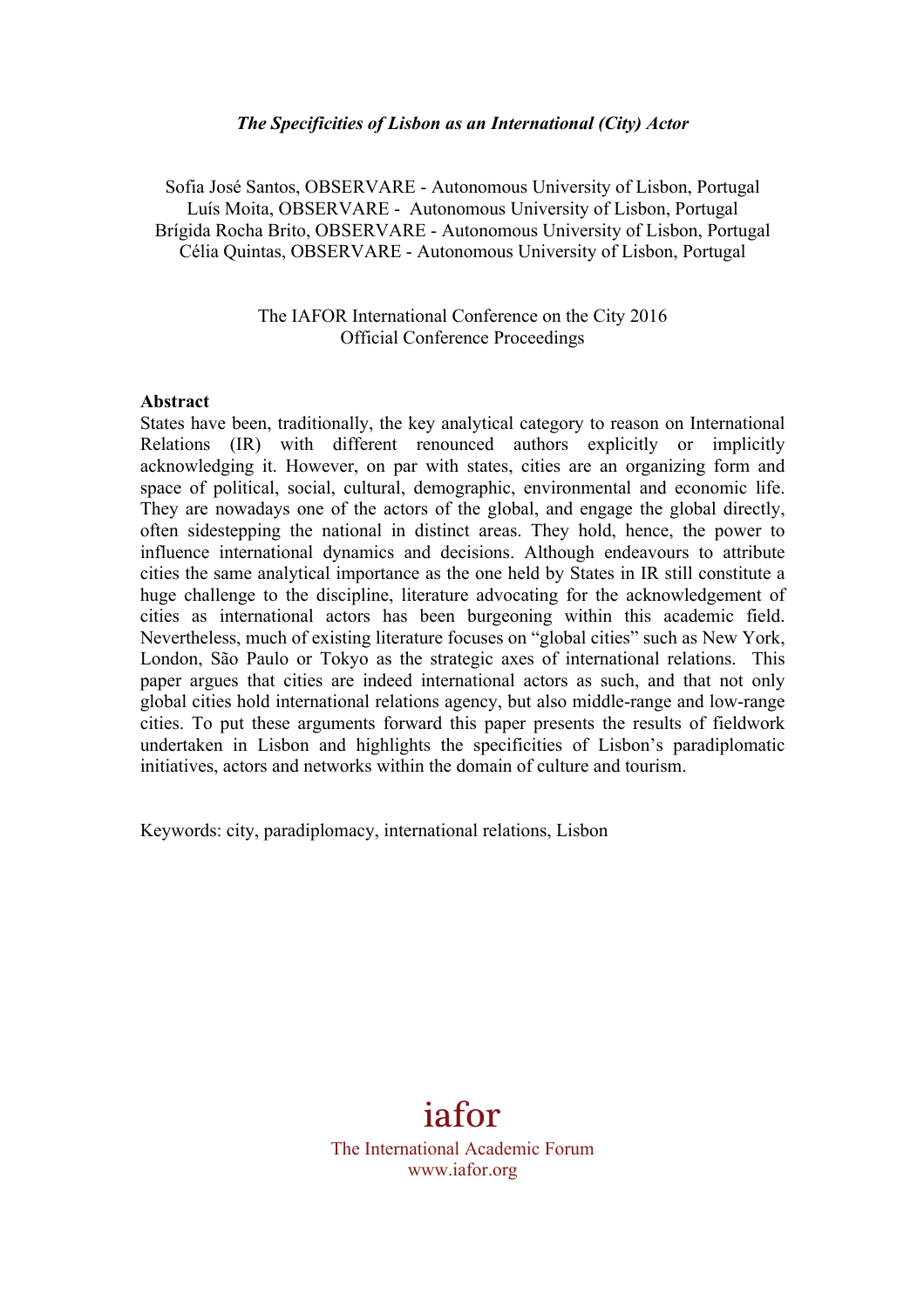#### **Introduction**

Traditionally, States have been the key analytical category when reasoning about International Relations with different renounced authors explicitly or implicitly acknowledging it (Gilpin, 1981; Mearsheimer, 2001). However, on pair with states, cities are an organizing form and space of political, social, cultural, demographic and economic life. Particularly due to "globalization as politics" dynamics (Baylis and Smith, 2001; Milani and Ribeiro, 2011), i.e., globalization understood not only as "a competition for market shares and well-timed economic growth initiatives; neither  $(...)$  just a matter of trade opportunities and liberalization  $(...)$  [but also as] a social and political struggle for defining [and cooperating on] cultural values and political identities" (Milani and Ribeiro, 2011: 23), increasingly more and more cities can no longer "be located simply in a scalar hierarchy that puts it below the national, regional, and global" (Sassen, 2007,p. 102). Cities are nowadays one of the actors of the global, and engage the global directly, often sidestepping the national in distinct areas (Sassen, 2007, p. 102). Both by means of governmental and non-governmental agencies, cities are increasingly operating at an international level with local and international repercussions and crosscutting distinct areas, such as politics, policy, economy, culture, tourism, environment, security, among others – to which they are clearly critical engines (Acuto, 2015). As a consequence, cities become increasingly the strategic sites where powerful and influencing operations, in all matters, take place (Sassen, 2007; Acuto, 2015), highlighting their own power to influence international dynamics and decisions.

Endeavours to attribute cities the same analytical importance as the one held by States in International Relations constitute, nevertheless, an ongoing huge challenge to the discipline, as International Relations Theory is predominantly informed by a statecentric paradigm (Calder and Freytas, 2009), based on an ontology that privileges a sovereign state-led anarchic international system and is "conditioned to examine a world of territorial nation-states" (Curtis, 2010: 1). The so far marginalization of cities within IR analysis can be somehow justified by the well-known "Westphalia straightjacket" (Barthwal-Datta, 2009). Along with this state-centrism insistence, there is also the perspective that the "the impact of cities on international systems may seem to be a trivial, or at least a marginal subject—particularly when compared to factors of such overwhelming importance as the \$400 billion annual military expenditures of the national governments of the world" (Alger, 2014, p. 35). In recent years, studies of international relations have begun to consider and argue the key importance of cities *per se* in the international order (Acuto, 2013; Barber, 2013; Bouteligier, 2013; Curtis, 2010, 2014; Kissack, 2013; Calder and Freytas, 2009), and to question the idea that the State is the most significant and fundamental actor and unit of analysis in IR. However, much of this existing literature has been focused on "global cities" such as New York, London, São Paulo or Tokyo as the strategic axes of international relations. By shedding light merely on "global cities", dismissing as less important or as inexistent other middle-range and low-range cities' international agency, existing literature has been reproducing their critique towards traditional IR: to conform to conservative analytical patterns and to misleadingly opt for a scale criteria that recognises only the macro and most visible ones. By so doing, literature reproduces the same invisibilising logic they were said to criticise and overcome.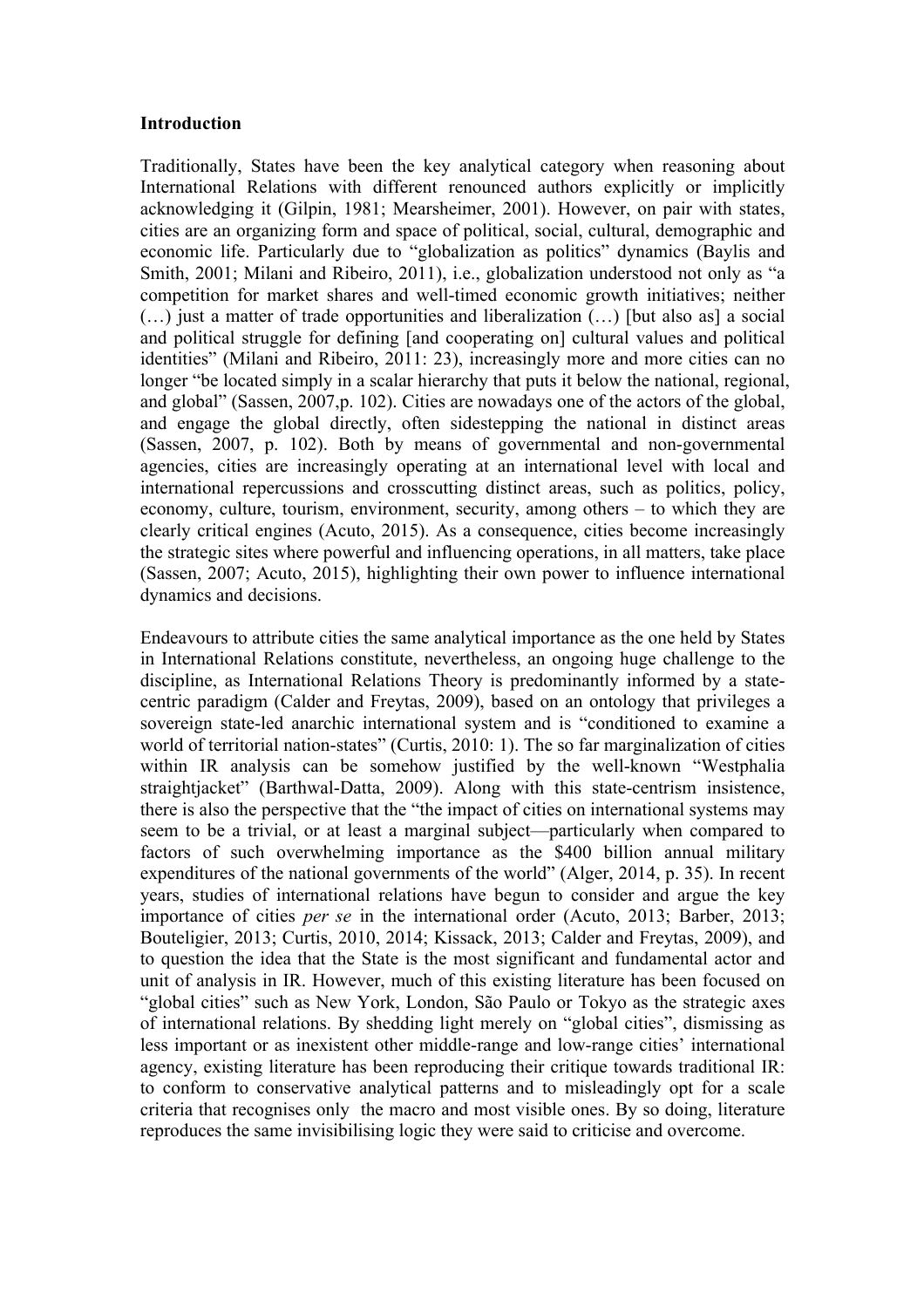Based upon two presuppositions - that to hold international agency is to be able to influence IR and that internationalisation is a key dimension of international influence - this paper argues, first, that cities are an organizing principle and unit in International Relations since they actively influence and are, in turn, influenced by the international realm. Second, this paper argues that despite dominant literature on the topic of cities agency in IR focus solely on "global cities", middle-range and lowrange cities also hold international relations agency, particularly (although not exclusively) through municipal paradiplomatic activities. Third, it states that not only activity within the area of economics, finance and high politics gives cities the capacity to play an international role within the international realm. To put these arguments forward this paper presents Lisbon as case study, highlighting the specificities of Lisbon's paradiplomatic initiatives, actors and networks within the domain of culture and tourism.

### **Cities as International Actors**

The international actor IR Theory traditionally comprises is the nation-state (Gilpin, 1981; Mearsheimer, 2001;). Attempts to include other actors within the realm of International Relations have, nevertheless, emerged at different times. The common denominator the different authors reasoning of this topic (and regardless of their theoretical perspective) use to identify a specific subject as international relations' actor is the ability to influence International Relations. In fact, to hold agency in IR is to hold the capacity of exerting power to influence and to be considered an ally or an obstacle. In this sense, "gobal cities transcend our traditional and IR-dominated theoretical frames of reference, bypassing scalar (globe, state, region) as well as political (supra-national, governmental, regional and local) hierarchies and piercing through the layers of sovereignty in the Westphalian system" (Acuto, 2013, p. 159).

Indeed, first, most of the international relations of the world do entail mostly relations among cities crosscutting different thematic, political and operational areas of the international system. Second, "(w)hat passes as urban policies today is increasingly suffused with issues that every so often touch upon "high politics" (Ljungkvist, 2014, p. 42). Third, ongoing dynamics show that "(i)t is not only the international which is piercing through the outer layers of the state, but it is also the inside of the state which is pushing its way outwards" (Eslava, 2014, p. 260), a phenomena which Susan Strange (1995, p. 56) termed as the "leaking away" (upwards, sideways, and downwards) of power from the territorial state, and which calls increasingly into question the idea that issues can be framed as "purely municipal, purely national, or purely international" (Eslava, 2014). Fourth, whereas there is still an insistence on perceiving the international system as an anarchic security-based and state-centered system, there is also the growing and cumulative crystal clear understanding that the international system is defined and influenced increasingly by many other actors and dynamics beyond both the nation state (Booth, 2005; Alger, 2014) and the security realm (Nye, 2004; Keohane and Nye, 2012; Barber, 2013). Fifth, the intensity of urbanization of our societies and their role as important "knots" within (and supporting) the globalization of the web, made cities to become "a fundamental pole of internationalization" (Curto et al, 2014) and subsequently an important agent of the new non-state diplomacy, i.e., "paradiplomacy" (Aldecoa et. al., 2013; Santos Neves, 2010; Curto et al, 2014) or "city diplomacy" (Pluijm, 2007) with clear agency and impact at the international level.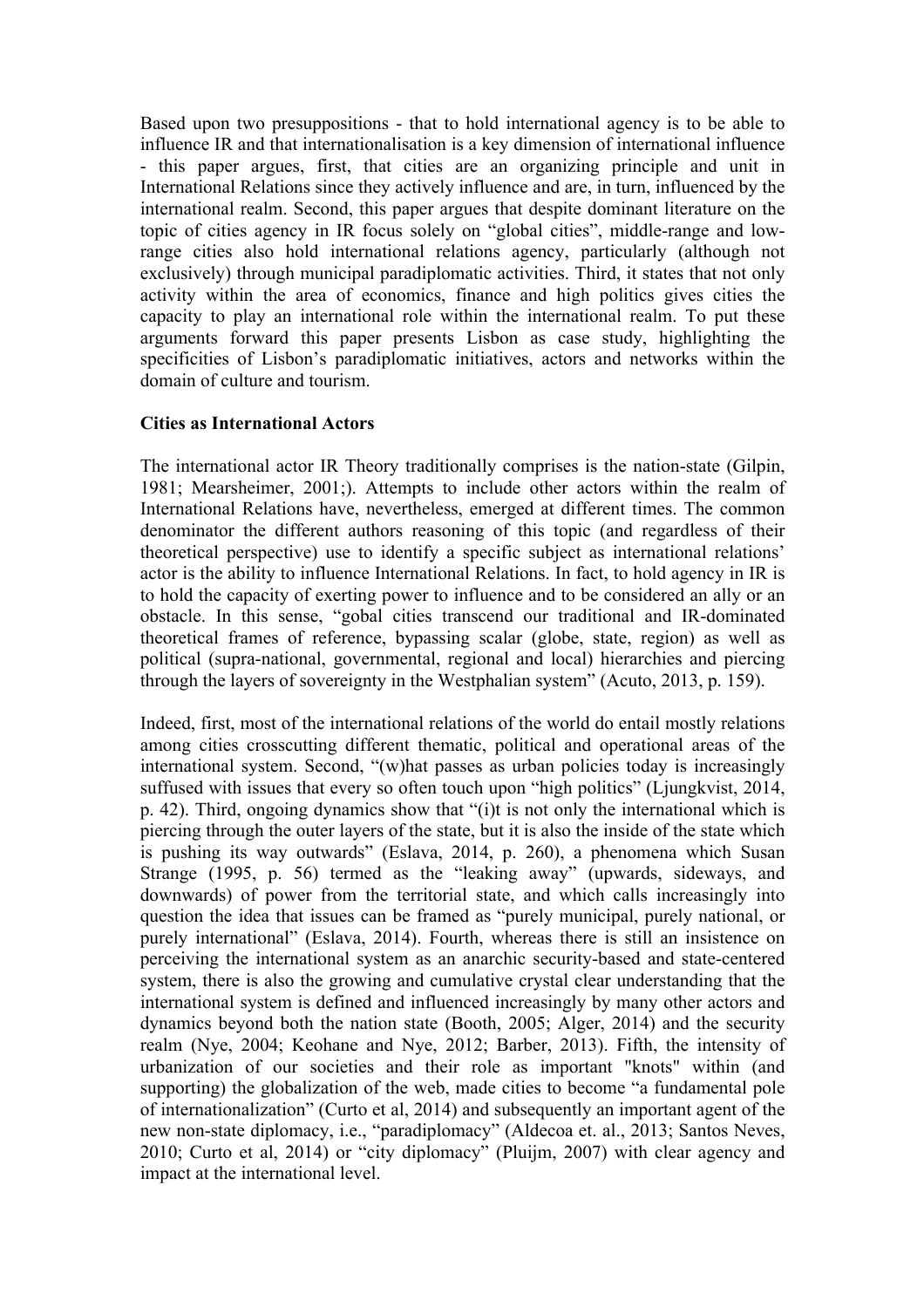On the basis of the aforementioned arguments lies what has been labelled as "globalization as politics" (Baylis and Smith, 2001; Milani and Ribeiro, 2011), i.e., globalization understood not only as "a competition for market shares and well-timed economic growth initiatives; neither (…) just a matter of trade opportunities and liberalization (...) [but also as] a social and political struggle for defining [and cooperating on] cultural values and political identities" (Milani and Ribeiro, 2011, p. 23) with major consequences concerning the internationalization of politics through the increasing development of transnational actors, networks and institutions (Ibidem). Indeed, "multiple globalization processes assume concrete localized forms, electronic networks intersect with thick environments (whether financial centers or activist meetings), and new subjectivities arise from the encounters of people from all around the world" (Sassen, 2012).

Indeed, as Atwell (2014: 374) claims, "the idea of nimble, confident city-regions forging practical partnerships to solve problems while lumbering nation states struggle to achieve traction on a range of issues, from Syria to Climate change, has intuitive [political] appeal". In practical terms, cities are present at the international scene both directly and indirectly (Bucar, 1995). They do so in direct terms by means of paradipçlomacy, i.e., conducting foreign policy, communicating strategically with its counterparts, by forming their own organizations and by being members of international (intergovernmental) organizations. In turn, by exerting influence on their national governments and on foreign states cities indirectly assure their presence in the international sphere (Bucar, 1995).

## **Going beyond 'global cities': introducing middle and low-range cities in the international scene**

When confronted with the idea of city, one has a very clear and intuitive image of what city means and entails. Specific characteristics, services, dynamics and velocities create a common ground from where the idea of 'city' emerges to one self. The same applies whenever one wants to grasp the way cities influence and are in turn influenced by the international sphere. Nevertheless, when it comes to set analytical boundaries on the extent of elements and agents that personify the city as an international actor, that same intuition gets blurred. A crystal clear understanding of what city is and entails starts depending on analytical choices which, in turn, highlight or dismiss as less important city layers, interpretations and agents. Consequently, different conceptions of international city can emerge, hence, highlighting different fundamental relations and shedding light on different specific processes.

Grasping with this challenge different authors came up with distinct concepts of the city as a global actor. Sassen (1991; 2007) coined the term "global city" and Calder and Freytas (2009) uses the term "global political city". Also, different literature reasons on the cities as international actors (Acuto, 2013; Barber, 2013; Bouteligier, 2013; Curtis, 2010, 2014; Kissack, 2013; Calder and Freytas, 2009). However, much of this existing literature has been focused merely (or mostly) on high range cities, such as New York, London, São Paulo, Paris or Tokyo as the strategic axes of international relations, reproducing, thus, the same invisibilising logic they were said to criticise and overcome.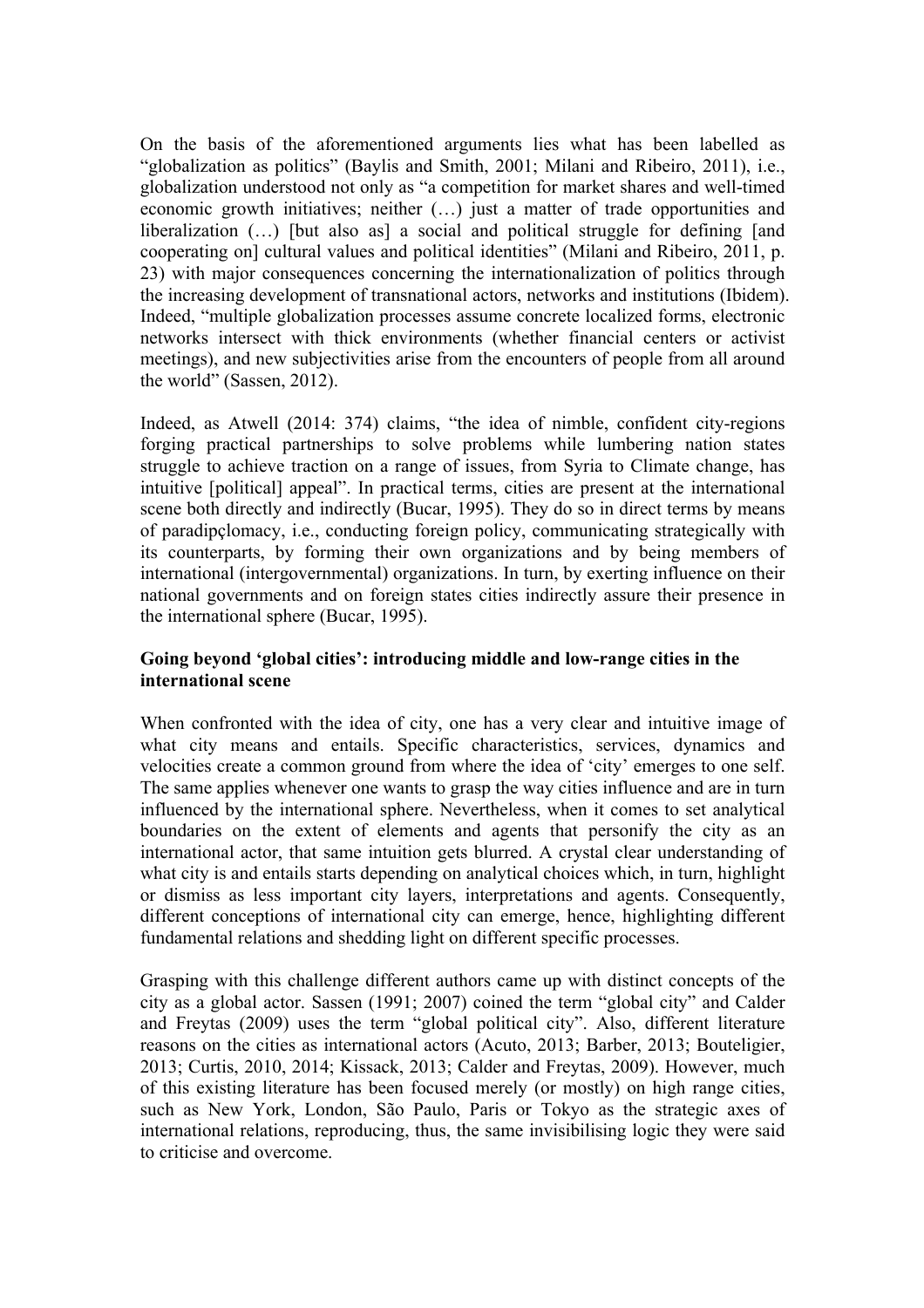Two logics support our argument that also middle-range and low-range cities can be an international actor: one is a logic scale, another is the statement of specificity.Indeed, when things are smaller or bigger the basic principles and processes that underpin them or that they create and sustain are fundamentally the same. It is a matter of progression of sizes. For example, every company regardless of their size hire employees, have a Human Resources and Accountant Departments and aim at profit. However, to manage or work for a local enterprise is not the same as to manage or work for a big multinational. In fact, if on the one hand, smaller is just a matter of scale in the sense that fundaments and principles that sustain the object or subject are the same. On the other hand, when things are smaller or bigger, it's not just the scale that changes. Scale subsequent specificities make the subject or the object fundamentally different from the bigger or smaller ones (Donald, 2011). When a company is small there are specific dynamics and characteristics that define them and that at some point can be either an asset or a limitation. Nevertheless, both of them – big and small companies – should be considered as such – companies, despite of their different scale. <sup>1</sup>The same applies to cities.

## **Lisbon as an international relations (City) actor**

Lisbon has historically played a key role as a place of internationalization throughout times with historical relevance for ocean navigation (the city is favoured by its geographical location on the edge of the Tagus estuary) and in certain periods the centre of key trade routes. Despite these records, during the period of the "Estado Novo", Lisbon closed on itself. The carnation revolution, in the 25<sup>th</sup> April 1974, and the subsequent end of dictatorship, broke with this closure and isolation. However, in the following decade the city was still extremely focused on the internal politics and concerns. Only in the mid-1980s, did the municipality create an International Office and establish formal partnerships across Lusophony. Since then, participation in distinct networks and institutions, celebration of twinning cities agreements and bilateral (formal and informal; strategic or by chance) partnerships have increasingly taken place within the internationalisation of Lisbon. Tacking stock in international trends, Lisbon's internationalisation projection and strategy has been increasingly undertaken in specialised sectors. Today, as a capital city in the EU, bathed by the Atlantic and with increasing international population and flows, Lisbon reunites, more than ever, distinct factors which enhance its internationalization strategy and outcomes in different areas, such as tourism, culture, urbanism, science, economy and innovation, environment.

## *The Cultural Sector*

The culture sector management is led by the Lisbon City Council who is also in charge of the management of cultural facilities, such as municipal museums and palaces, ateliers, galleries, to name but a few) and the organization of events, alone or by means of partnerships or through the participation in networks. Part of this work load and responsibility is managed by EGEAC: the municipal company that manages the cultural facilities of the city of Lisbon as well as many shows and festivities that happen on the streets. The EGEAC undertakes the central management of the

<sup>&</sup>lt;sup>1</sup> This example is based on the book: Donald, John Brodie (2011) Catataxis: When More of the Same Is Different, London: Quartet Books Limited.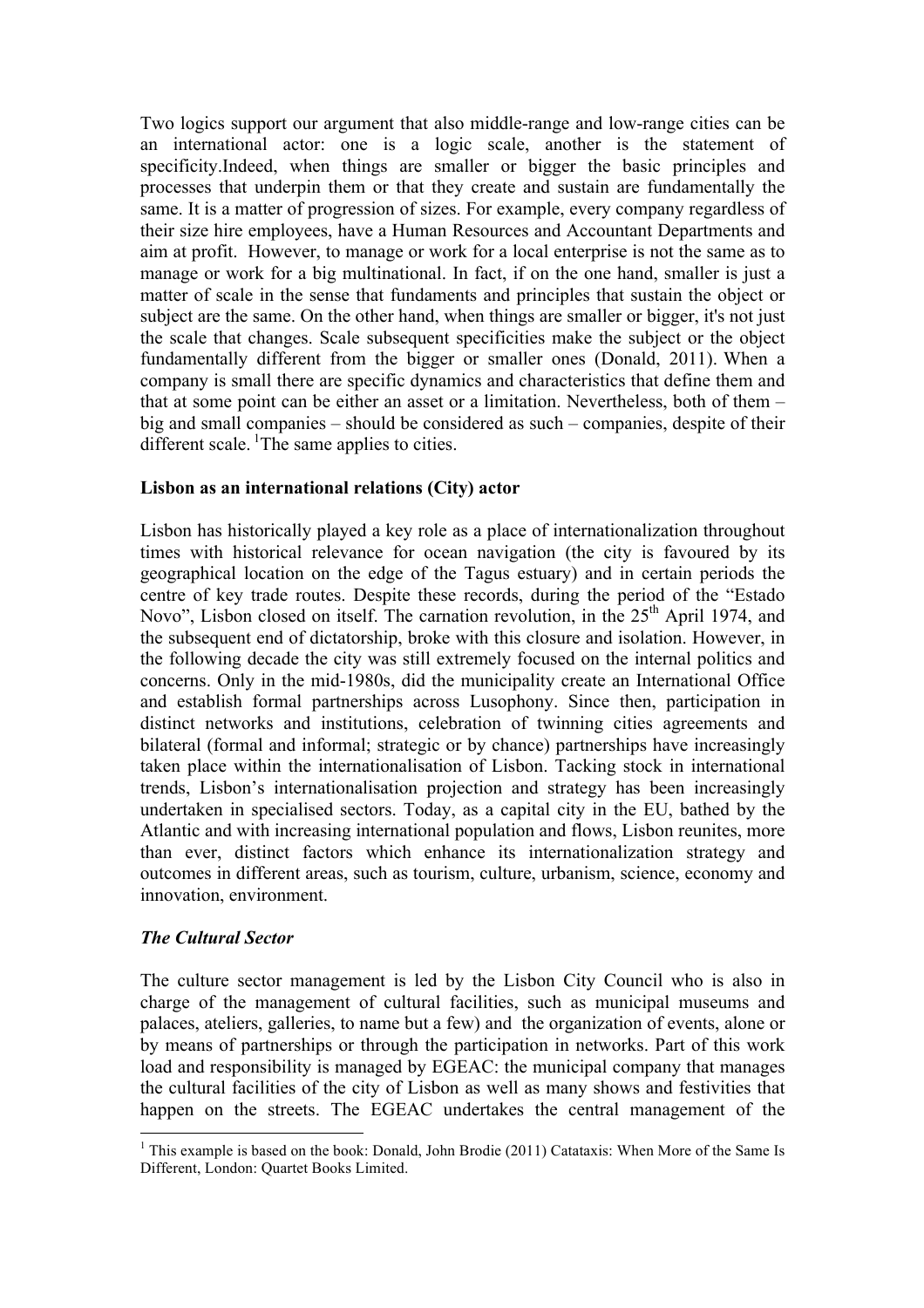facilities, but each of these facilities is an autonomous entity and has its own budget given by EGEAC and, in turn, by the municipality. As such, each facility is in itself an actor participating in the internationalisation of Lisbon.

The cultural action of the municipality are the following: cultural management of facilities and programming, participation and organization of fairs and conferences and international networks, the organization of events and mega events, such as the Rock in Rio Lisbon, in which the municipality participates as a partner organization and which usually attracts more than 350,000 spectators among which a considerable (increasing) amount are international visitors (Simões, 2012). One of the important aspects of the internationalisation of the cultural sector in Lisbon is the great number of international vistors (in most facilities they represent the majority of the visitors), which enables the Lisbon programming offer to be more diversified and Lisbon to be in the map and in conversations within the international realm.

| <b>Cultural</b><br>facility | Year        | Number<br>visitors | of international Number of national | visitors |  |
|-----------------------------|-------------|--------------------|-------------------------------------|----------|--|
| Castelo de S. 2015<br>Jorge |             | 1.464.470          |                                     | 105.270  |  |
| Padrão                      | $\cos$ 2015 | 268.176            |                                     | 43.017   |  |
| Descobrimentos.             |             |                    |                                     |          |  |

Figure 1: Vistors per cultural facility (EGEAC, 2015, p. 6-24).

Fado Museum is an illustrative example of the presence of the international in Lisbon cultural life and, conversely, in the presence of the Lisbon cultural life in the international. By maximizing the image of fado as an intangible cultural heritage of humanity, Museu do Fado developed a set of cultural activities targeting the international public: Bogota fado festival; Fado Festival of Buenos Aires; Fado Festival of Madrid; Seville fado festival (EGEAC, 2015, p. 17).

Culture is one of revitalization axes and affirmation of the centrality of Lisbon in the world, and is one of the basic strategic areas framed in the Strategic Lisbon Charter 2010-2024. According to the Councillor for Culture, Catarina Vaz Pinto, $2$  although the guidelines given are very clear and going in line to increase as much as possible the participation in networks and international cultural events., "there are no formal specifications on these guidelines", which allow for leaderships to draw a strategy while also being able to take opportunities which were not envisaged when drawing the initial strategy, fostering, hence, the possibilities for a diversified internationalisation. As for the criteria to choose to participate or not, Catarina Vaz Pinto names two: centrality and importance to the municipality.

The cultural sector is part of an overall strategy drawn to give centrality to the metropolitan area of Lisbon, by means of focusing on its euro- Atlantic relations. As described on table  $2<sup>3</sup>$ , the main international interactions for the aforementioned

<sup>&</sup>lt;sup>2</sup> Data obtained in an interview with the councillor of Culture of Lisbon City Council: Catarina Vaz Pinto

<sup>&</sup>lt;sup>3</sup> Data obtained in an interview with the councillor of Culture of Lisbon City Council, Catarina Vaz Pinto, and in an interview with EGEAC representatives Helena Costa and João Senha.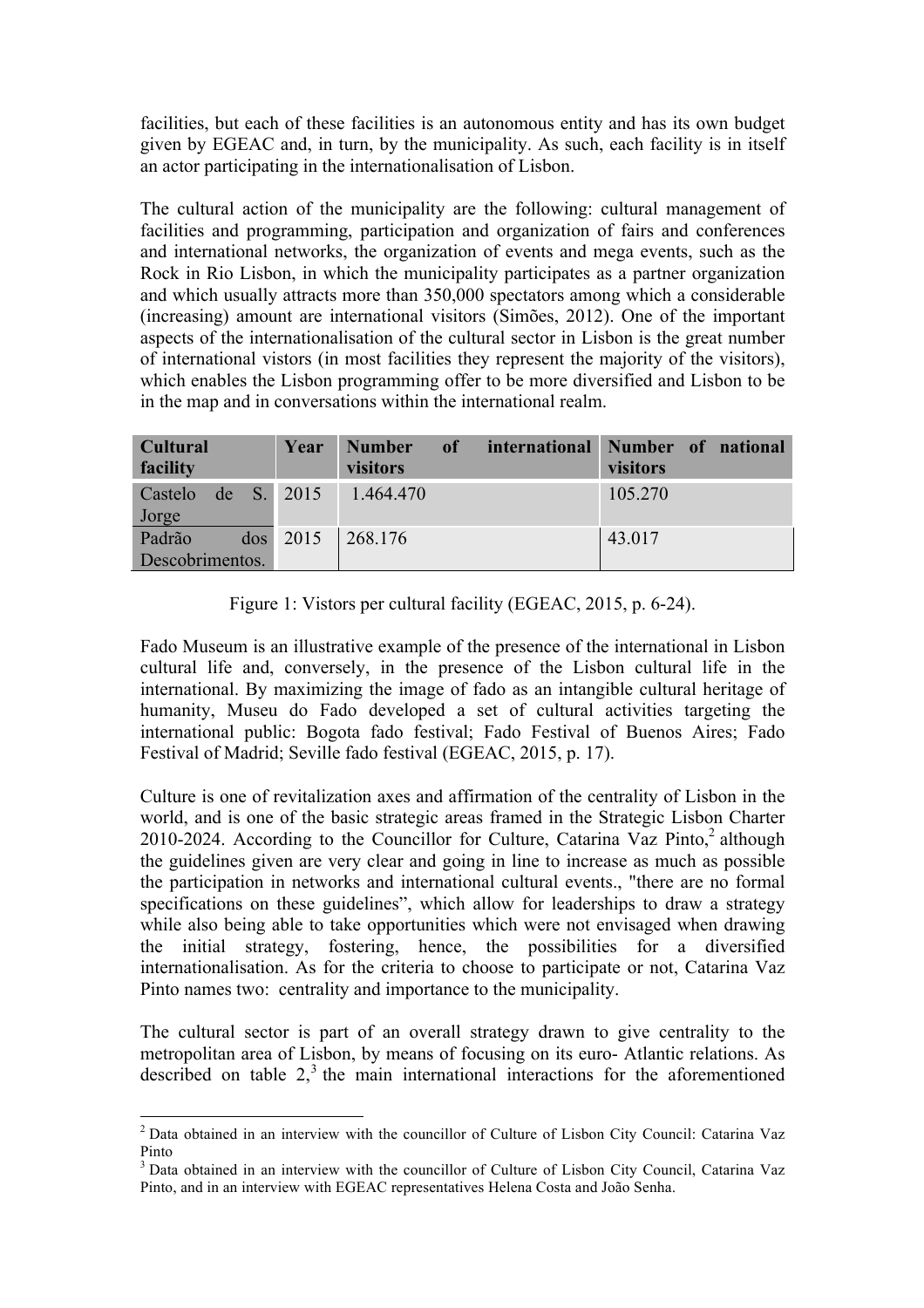events take place in Europe, particularly in Spain, France and Italy, followed by other Euro-Atlantic destinations.

| <b>Activities</b>                                        | <b>Geographical area</b> |
|----------------------------------------------------------|--------------------------|
| XVII Exhibition of the European Council,<br>Europália 91 | Lisbon                   |
| Lisboa 94 – Cultural Capital of Europe<br>1994           | Lisbon                   |
| Expo 98                                                  | Lisbon                   |
| <b>International Toursim Fair BTL-Anual</b>              | Lisbon                   |
| The Universal Exposition of Seville (Expo<br>'92)        | Sevilla                  |
| Frankfurt Book Fair in 1997                              | Frankfurt                |
| Venice Bienal Internacional                              | Venice                   |
| Salon du Livre de Paris, em 2000                         | Paris                    |
| Best Travel in Barcelona- Bianual                        | Barcelona                |
| Expo Vacaciones-annual                                   | Bilbau                   |
| Macau International Fair. Anula                          | Macau                    |
| Expogalicia                                              | Vigo                     |

# Figure 2: Privileged geographical areas of cultural activities

As in all other sectors, the participation in networks is a key instrument of internationalization of the city. In this regard, two European projects must be highlighted. The first is the River Cities Platform - a platform for cultural organizations in cities with riverfront – in which EGEAC entered in 2007 funded by European money. The second project is the The Use of Culture to Increase Access to, and Engagement in, European Waterfronts, within the Grundtvig program, funded by the European Community. These two projects aim, from a cultural standpoint to enhance the interconnection between European cities with riverfront to discuss common problems and strategies.

The case of River Cities is particularly worth exploring. It involved seven partners - Poland, Sweden, Italy, Portugal, Belgium, Austria and Greece – although the platform is much broader. According to Helena Costa and João Senha from EGEAC, in an interview conducted by our project,*"it was not exactly a city project, but rather a project of cultural cities with riverfront."*. In terms of partnerships, the seven entities involved held different interests, stood in cities with very different characteristics and with distinct areas of interest making the project increasingly richer ( e.g. in Warsaw and Stockholm the partners were cultural production entities, in Lisbon it was EGEAC; in Vienna it was the education section of a political party, etc).<sup>4</sup> The project produced different results, namely:

1. Organization of seminars in each city with a similar structure but dedicated to specific aspects of the cultural impact in various aspects (e.g. citizenship, economy

 <sup>4</sup> Data obtained in an interview with Helena Costa and João Senha (EGEAC).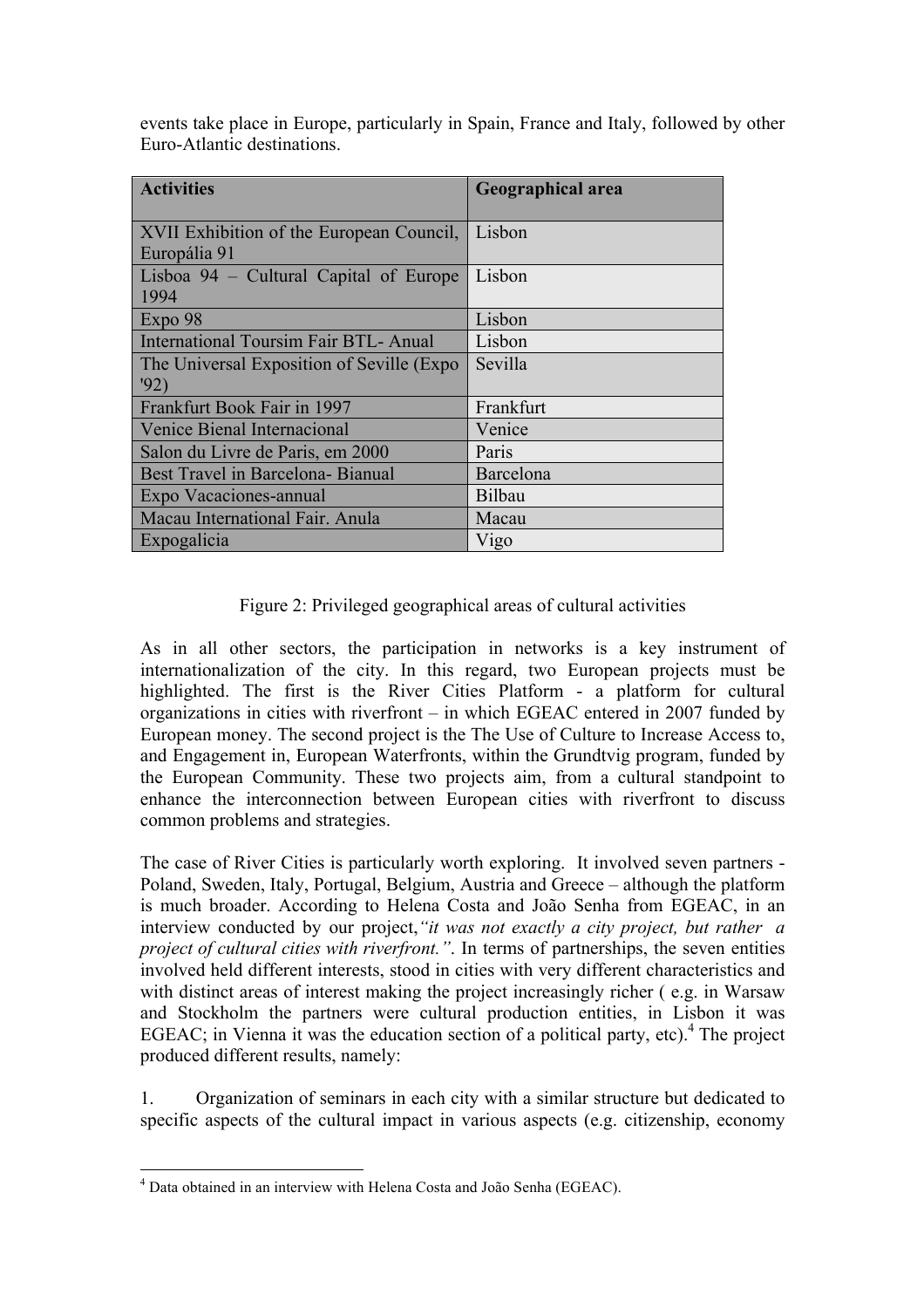and tourism development, governance policies, public space, sustainable development policy and regeneration of the coastline)

2. Training of partner organizations to identify and develop the impact of culture in various aspects, such as: waterfront regeneration volunteering / involvement of civil society, public space / urban planning, environment, sustainable development.

3. Study of the use of culture and its contribution to the development of european societies, social inclusion and increase of civic participation;

4. Meetings of experts and representatives of distinct sectors aiming at exchanging knowledge and experiences and raise the competences of all participants;

5. Disseminate the results of the project to contribute to a better comprehension of the role of cultural in the economy;

6. A book on the project;

7. A film on the project.

## *The Tourism Sector*

In terms of internationalisation, over the last twenty years, the development of the tourism sector has been marked by an increasing international dynamic, largely due to the nature of the tourism area itself, which attracts many internationals to Lisbon, but also to the ongoing strategy for the Lisbon region, which is under implementation until 2019. Statistics show that tourism in Lisbon is particularly focused on international tourist flows, which requires strategic planning with particular emphasis on the marketing and promotion of the destination, tracking and monitoring of projects as well as joint initiatives with the aim of promoting the city abroad, contributing to its rise in world rankings.

Given both the increase in the number of international tourists and the increase of tourism segments diversification, with emphasis on the promotion of business and events, the priorities endorsed to the internationalisation of the tourism sector are the following: integration of international networks, identification of key partners, and the promotion of Lisbon as a tourist destination of excellence. Despite the "Strategic Plan for Tourism in the Lisbon Region 2015-2019" (Turismo de Lisboa, 2014) presents proposals aimed at fostering the tourism sector based on models centered on the relationship with the international, the creation and the strengthening of a brand image of the city continues to be focused on both the local and regional potential.

The promotion of tourism in the city of Lisbon is a responsibility assigned to the Tourism Association of Lisbon - Visitors Convention Bureau,<sup>5</sup>, which is also the Regional Tourism Promotion Agency for the Region of Lisbon.

 <sup>5</sup> A Associação Turismo de Lisboa is a private association of public interest and with no profits (http://www.visitlisboa.com/) created in 1997, being coordinated by a team nominated by the Mayor.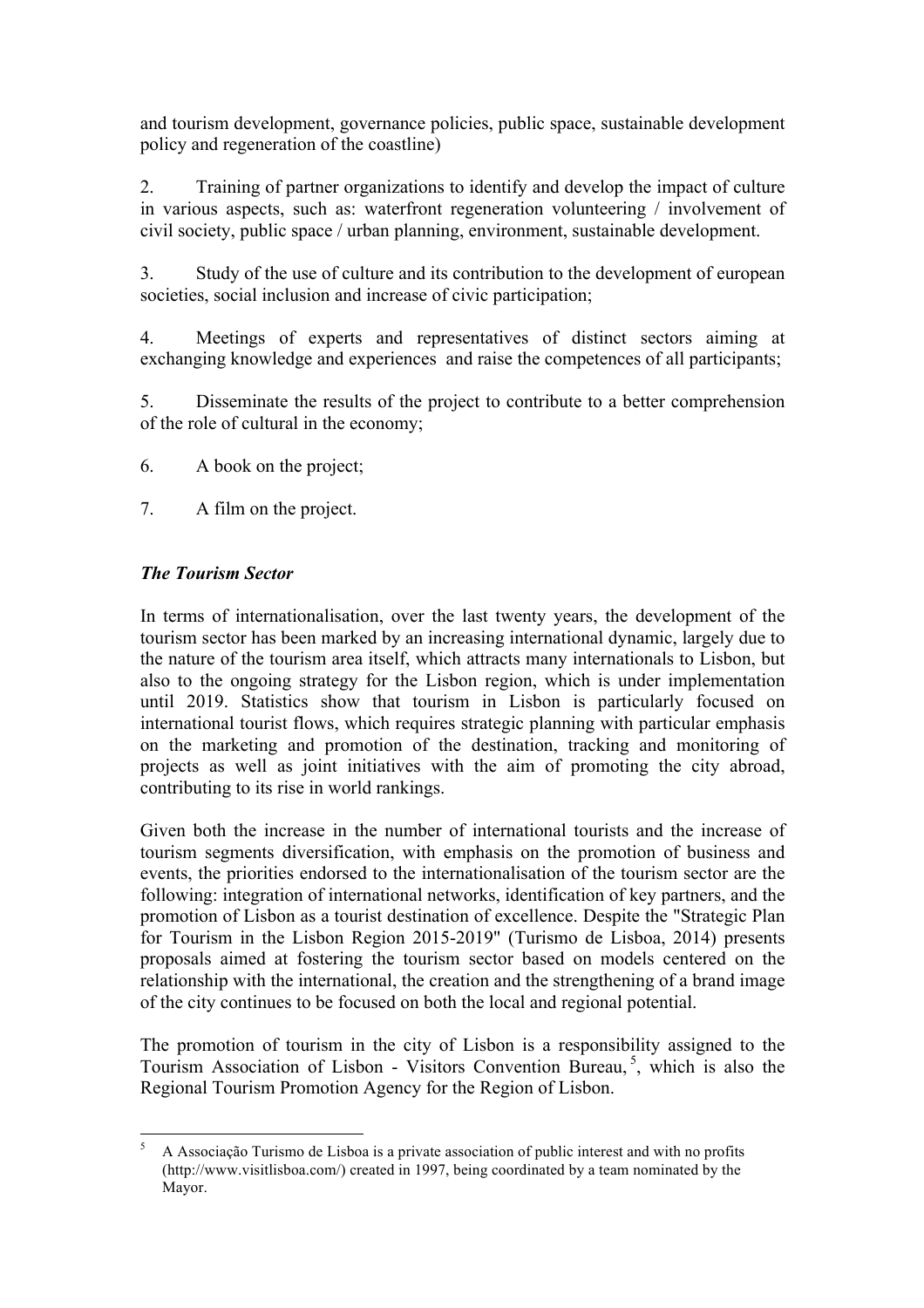The internationalization model in the Tourism sector in Lisbon has been guided by three types of intervention, specifically:

a) The establishment of international relations with partners, including the integration in networks and projects/actions framed by international cooperation, particularly in the area of statistical production and dissemination (e.g. the active participation within the European Cities Marketing (ECM). <sup>6</sup>

b) Meetings of informally created Working Groups which are constituted by similar entities of partner cities and which aim at promoting specific technical training in certain common areas of work.

c) The organization of "fam trips", ie, trips aimed at making foreign tour operators and journalists more familiarised with the city. The main goal of these initiatives is to foster the image of the city abroad. This also allows the identification of new segments allowing also to , where the aim is to enhance the image of the city of Lisbon on the outside, allowing to identify new market segments or niches that are perceived as important to be promote and stimulated: "we partner with tour operators from other countries, especially at an early stage when they want to start working 'Lisbon', we do joint marketing by means of campaigns and brochures" (André Barata Moura, Tourism Observatory, in an interview).

Actions to promote the city as a tourist destination have achieved the objectives set as, according to the Travel BI of Tourism of Portugal (2016), Lisbon is ranked 9th in the world ranking of cities considered tourist destinations, which shows a rate of growth of international tourism demand of around 6% per year since 2009. This data is confirmed by the analysis of tourism statistics (Turismo de Lisboa, 2014, p. 11 ff): the total occupancy rate was increased by 27% between 2009 and 2013 and is relevant to mention that in respect of foreign tourists it increased by 37.7% for the same period of time. The strategic investment in the sector's internationalization is of course justified by the interest that the city has aroused abroad as a competitive tourist destination compared to other capital cities. Analysis of the main markets allow us to see a trend of continued appreciation of Lisbon by European tourists, including Spanish, French, German, English, Italian and Dutch, even if some variations by segment are to be considered. Outside the European context, a predominance of Brazilian, American, Russian and Chinese markets is registered, and there is a clear commitment to encourage the maintenance of this interest.

 <sup>6</sup> ECM is a network of 104 European cities. See: http://www.europeancitiesmarketing.com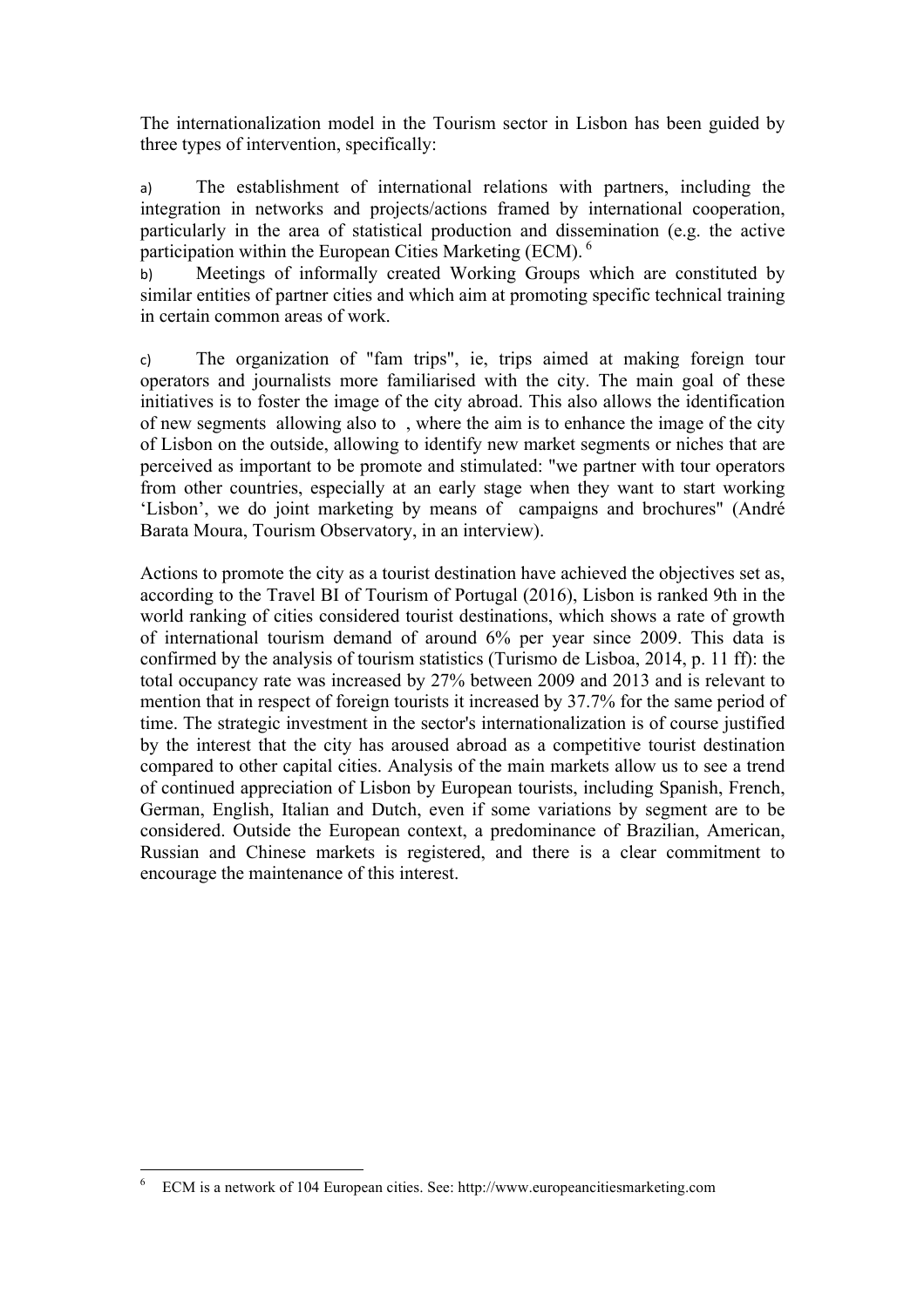

Figure 3: Identification of the main touristic motivations per European country (Turismo de Lisboa, 2014,p. 13)

The main motivations for a visit to Lisbon identified by Turismo de Lisboa, (see figure 3) reflect the fact that the internationalization strategy is guided by the aim of boosting tourism in the city with a specific stimulus towards the diversification of segments, taking stock on the identified and consensually internationally recognized Lisbon's potential. Some motivational factors should be understood as relevant, namely: the landscape diversity; cultural ancestry, including gastronomy and the dates of festive celebrations; material heritage and history; architectural modernity – all of these combined with geophysical, climate, and security elements. These elements are valued by Turismo de Lisboa in the identification and clarification of comparative advantages that contribute to the development of an attractive and competitive environment when establishing connections with the outside (connectivity), either with partner cities or industry representatives.

Alongside the promotion of conventional and alternative segments of tourism (e.g, cultural tourism, sun and beach or helicopter, nature, wellness, etc.), both the business and the events segment (Meeting Industry) have been greatly valued by the Turismo de Lisboa. In the world ranking of the International Congress and Convention Association (ICCA), Lisbon is ranked 9th with 145 events in 2015 (ICCA, 2016: 19) and 8th in the European ranking. Given that only six cities (Barcelona, Paris, Madrid, Berlin, London and Vienna), at European level, are considered as potential for the realization of indoor international events (conferences, workshops, seminars, ...) and large outdoor events (sports events, festivals music, ...), i.e., with more than 2,000 participants, the option of boosting Lisbon as a city of events has become a reality.

Similarly, the cruise tourism and the activities in river environments have become increasingly important in the recognition of the added benefits of Lisbon as a port city, which holds high boat carrying capacity (port of Lisbon and marinas), including large vessels size. The rehabilitation of public space in the riverside track, from the east zone to Belém, with the subsequence improvement of circulation and navigability, led to the creation of pedestrian and conviviality spaces as well as of bike paths. From a tourist point of view, these constitute a high attractiveness factor, hence creating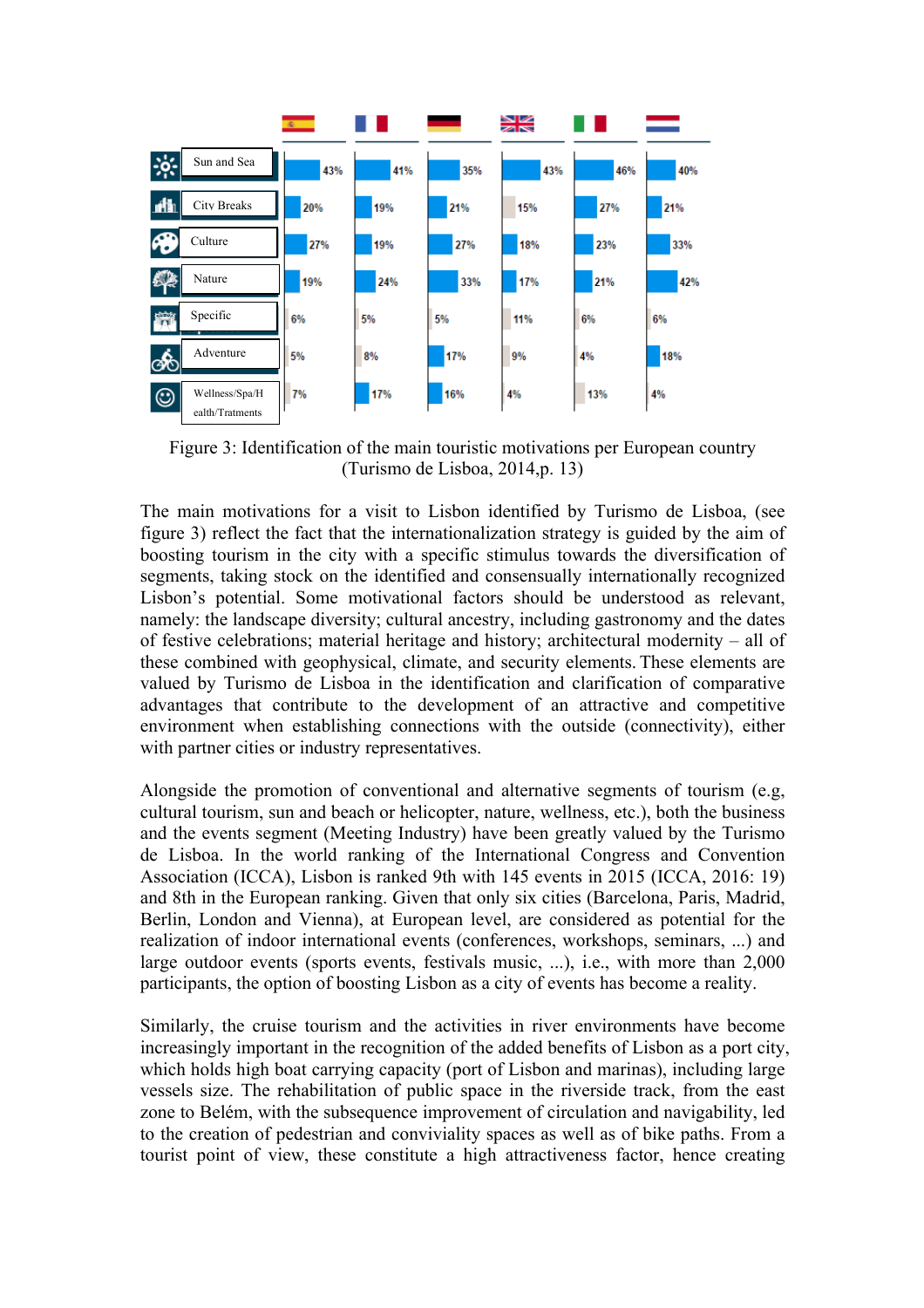confluence zones with the area of international events in open space: tracks, races and marathons, competitions, races, shows, festivals, among others.

Given the criteria aforementioned, sectoral areas of greatest importance and which have influenced the options regarding the definition of strategic partnerships with international scope (see Figure 4) can be identified:

1. The socio-demographic and cultural factors which characterize the city of Lisbon and have given it cosmopolitanism traces, particularly evidenced by the diversity of backgrounds of both residents and visitors ( costumes, food, religious practices, ...);

2. The economic dynamism and foreign investment opportunities in the sector in both direct and indirect activities that stimulate job creation, training and entrepreneurship (hostels, local accommodation, catering and similar equipment for the provision of services, tourist entertainment, transports, ...)

3. The environmental framework, with a specific focus on the influence of the river and the green spaces (Parque Florestal de Monsanto), including the recreated ones (gardens and parks);

4. The dynamism imposed by technological development (communications) and by the extension of the transport network.

| <b>Sector</b>  | <b>Sectoral areas across the globe</b> |
|----------------|----------------------------------------|
|                | Transports                             |
|                | Technology                             |
| <b>Tourism</b> | Environment                            |
|                | Economics                              |
|                | Demographic                            |
|                | Socio-cultural                         |

Figure 5: Sectoral areas with implications in creating motivations for internationalization in the tourism sector (Turismo de Lisboa, 2014)

Being particularly focused on the activities which disseminate the image of the city going along promotional and marketing goals at the international level, the deepening of relations with similar entities in cities and emitting countries of tourists has been a priority for the internationalisation strategy of the tourism sector<sup>7</sup>. As such:

a) Tourism segments were defined (the product) to support the promotion strategy of the sector in the city;

b) Connectivity with potential source markets, both European and others, including American (USA, Brazil) and Asia (China) has been established;

 <sup>7</sup> Informação disponibilizada por André Barata Moura do Observatório do Turismo e confirmada no Plano Estratégico (Turismo de Lisboa, 2014, p. 62).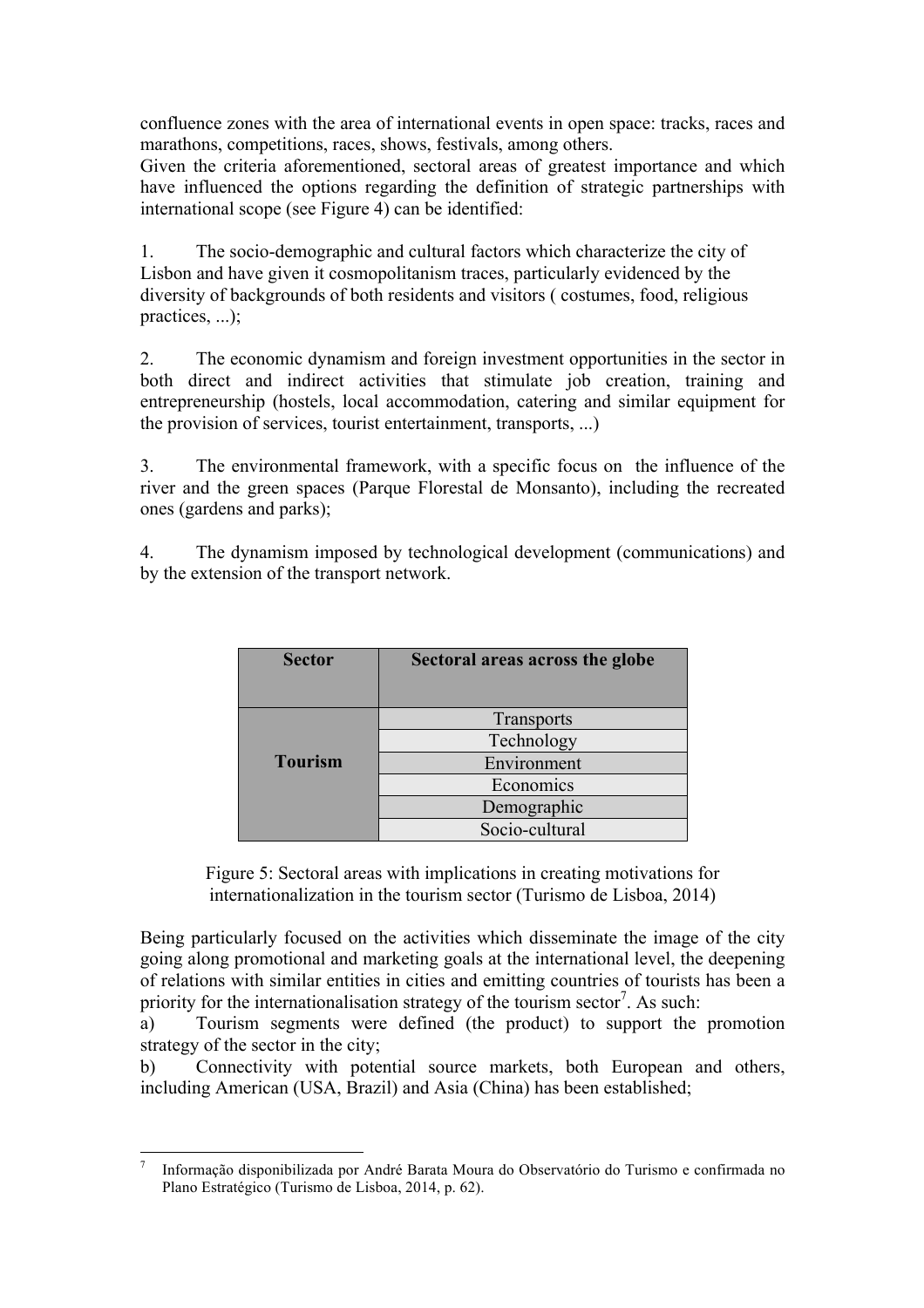c) A strategy based upon the creation of a "mosaic of experiences" and using a proximity approach with key partners (Turismo de Lisboa, 2014: 62) and oriented towards "market intelligence" (online channel, thematic communities, programs travel television, ...) was created.

## **Preliminary Conclusion**

A preliminary analysis of both sectors – culture and tourism – shows the importance of the international within the life of the city of Lisbon, as well as its specificities as a middle-range European and Atlantic city with a particular cosmopolitan slant. As such, there are some evidences that go in line with our argument. The importance of a multi-sectoral analysis should be highlighted here and that is the research our project is now undertaking.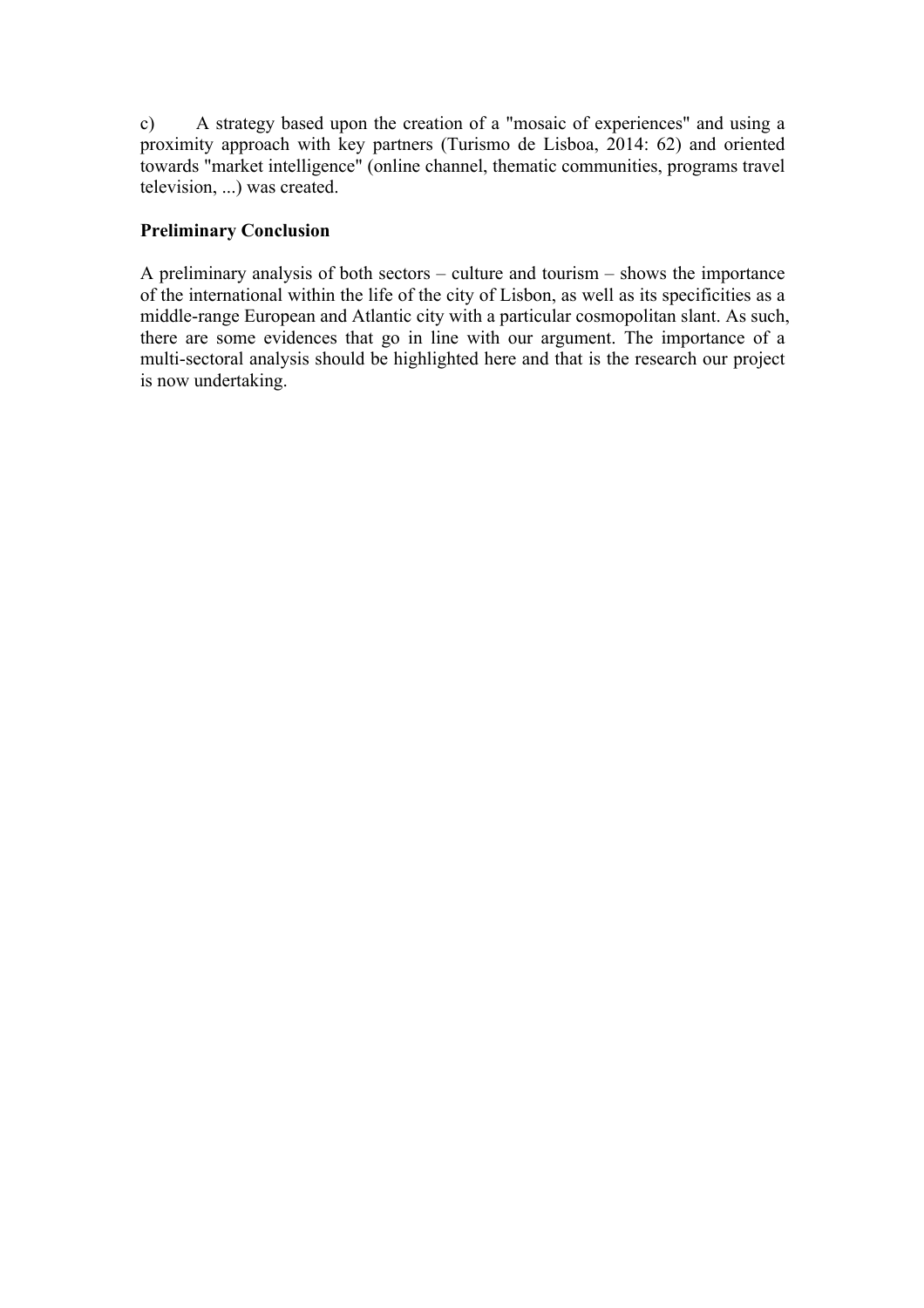### **References**

Acuto, M. (2013). Global Cities, Governance and Diplomacy. *The Urban Link*, 12B.

Acuto, M. (2015). City Diplomacy. In Kerr, P. et al. *SAGE Handbook of Diplomacy*.

Aldecoa, Francisco and Keating, Michael (eds.) (2013). Introduction, *Paradiplomacy in Action: The foreign relations of subnational governments*. London: Routledge.

Barber (2013). *If Mayors Ruled the World. Rising Cities, Declining Nation States*.

Barthwal-Datta, Monika (2009). Securitising threats without the state: a case study of misgovernance as a security threat in Bangladesh. Review of International Studies, 35,  $n^{\circ}2 - 277 - 300$ .

Baylis, J., & Smith, S. (2001). The globalization of world politics. Oxford: Oxford University Press.

Bouteligier, S. (2013). *Cities, Networks, and Global Environmental Governance. Spaces of Innovation, Places of Leadership*. Routledge.

Bucar, Bojko (1995). International cooperation of european subnational regions, *Paper prepared for the ECSA annual Conference*, May 1995, Charleston, USA. Retrieved from: http://aei.pitt.edu/6904/1/bucar\_bojko.pdf.

Calder, Kent and Freytas, Mariko (2009). Global Political Cities as Actors in Twentyfirst century International affairs, *Review of International Affairs*, Volume 29, Number 1, Winter-Spring2009, pp. 79-96.

Cameron, D. (2001). *Working with spoken discourse*. London: SAGE. Curtis, Simon (2010). Global Cities and the Transformation of the International System, *Review of International Studies*, 37, no. 4.

Curto, H. S.; Moita, L.; Brito, Brígida R.; Quintas, C.; Galito, M. S. (2014). Cidades e Regiões: a paradiplomacia em Portugal. *Notas e Reflexões, JANUS.NET e-journal of International Relations*, Vol. 5, N.º 2, novembro 2014-Abril 2015. Retrieved from: observare.ual.pt/janus.net/pt\_vol5\_n2\_not1

Donald, John Brodie (2011) Catataxis: When More of the Same Is Different, London: Quartet Books Limited

EGEAC (2015) Relatório de Contas. Lisboa: EGEAC.

Eslava, Luís (2014). Istanbul vignettes: observing the everyday operation of international law, *London review of international law*, vol.2(1), pp. 3-47.

Gilpin, Robert (1981). *War and Change in World Politics*. Cambridge: Cambridge University Press.